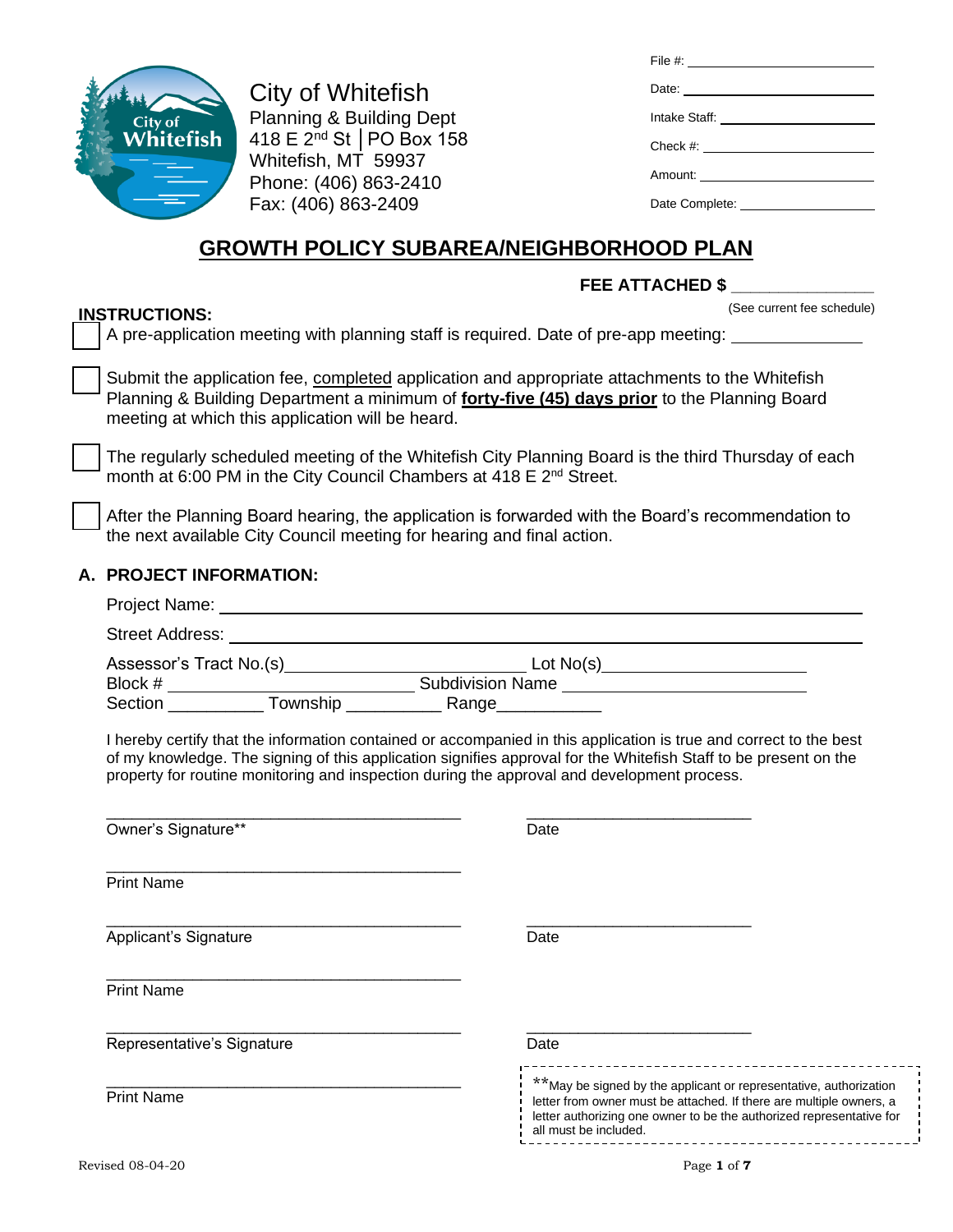# **B. APPLICATION CONTENTS:**

| Attached | ALL ITEMS MUST BE INCLUDED - INCOMPLETE APPLICATIONS WILL NOT BE ACCEPTED                                                                                                                         |  |  |
|----------|---------------------------------------------------------------------------------------------------------------------------------------------------------------------------------------------------|--|--|
|          | One (1) printed copy and one (1) electronic copy of application and supplemental<br>materials.                                                                                                    |  |  |
|          | Neighborhood Plan: Written description how the project meets the criteria in Section E                                                                                                            |  |  |
|          | Subarea Plan: Written description how the project meets the criteria in Section F                                                                                                                 |  |  |
|          | Map showing the location and boundaries of the property (including one reduced map not<br>to exceed $11"x17"$                                                                                     |  |  |
|          | <b>Vicinity Map</b>                                                                                                                                                                               |  |  |
|          | Text consistent with MCA 76-1-601                                                                                                                                                                 |  |  |
|          | Recommended actions and other tools needed for implementation                                                                                                                                     |  |  |
|          | Summaries from public workshops, neighborhood meetings with stakeholder groups<br>(a minimum of one neighborhood meeting shall be conducted prior to submittal)                                   |  |  |
|          | Signature from property owners within the boundaries of the plan acknowledging they<br>understand their property/properties are being included as part of a proposed<br>neighborhood/subarea plan |  |  |
|          | Any other additional information requested during the pre-application process                                                                                                                     |  |  |

When all application materials are submitted to the Planning & Building Department, the application will be scheduled for public hearing before the Planning Board and City Council.

# **C. OWNER/APPLICANT INFORMATION**

# **OWNER(S) OF RECORD:**

| Name: Name: Name: Name: Name: Name: Name: Name: Name: Name: Name: Name: Name: Name: Name: Name: Name: Name: Name: Name: Name: Name: Name: Name: Name: Name: Name: Name: Name: Name: Name: Name: Name: Name: Name: Name: Name:  | Phone: _______________________ |
|--------------------------------------------------------------------------------------------------------------------------------------------------------------------------------------------------------------------------------|--------------------------------|
|                                                                                                                                                                                                                                |                                |
| City, State, Zip: 2008. Experience of the City, State, 2008. The City of the City of the City of the City of the City of the City of the City of the City of the City of the City of the City of the City of the City of the C |                                |
|                                                                                                                                                                                                                                |                                |
| APPLICANT (if different than above):                                                                                                                                                                                           |                                |
| Name: Name: Name: Name: Name: Name: Name: Name: Name: Name: Name: Name: Name: Name: Name: Name: Name: Name: Name: Name: Name: Name: Name: Name: Name: Name: Name: Name: Name: Name: Name: Name: Name: Name: Name: Name: Name:  |                                |
|                                                                                                                                                                                                                                |                                |
| City, State, Zip: 2008. Experience of the State of Table 2014. The State of Table 2014. The State of Table 201                                                                                                                 |                                |
|                                                                                                                                                                                                                                |                                |
| <b>OTHER TECHNICAL/PROFESSIONAL:</b>                                                                                                                                                                                           |                                |
| Name: Name:                                                                                                                                                                                                                    | Phone: ___________________     |
|                                                                                                                                                                                                                                |                                |
| City, State, Zip: 2008. Experience of the State of Table 2008. The State of Table 2008. The State of Table 200                                                                                                                 |                                |
|                                                                                                                                                                                                                                |                                |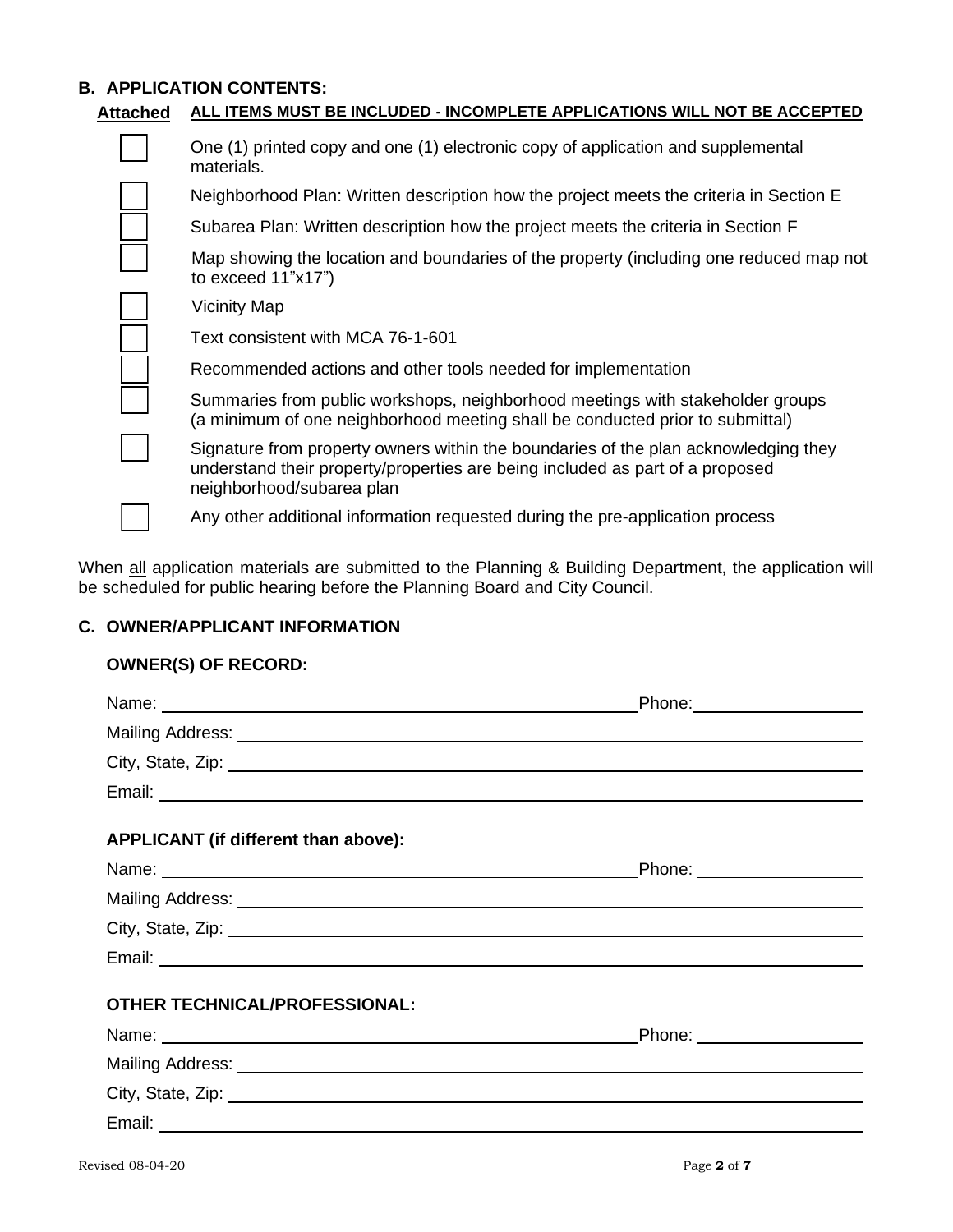### **D. SUMMARY OF PROPOSED NEIGHBORHOOD OR SUBAREA PLAN:**

**E. NEIGHBORHOOD PLAN FINDINGS:** The following criteria form the basis for approval or denial of the Neighborhood Plan. The burden of satisfactorily addressing these criteria lies with the applicant. Review the criteria below and discuss how the proposal conforms to the criteria. If the proposal does not conform to the criteria, describe how it will be mitigated.

#### **Provide the following information in a narrative format with supporting drawings and/or maps, as needed. In order to amend the Growth Policy with a neighborhood plan, it must be demonstrated:**

1. That the proposed neighborhood plan is a refinement of the Growth Policy in terms of the type and distribution of development, infrastructure, open spaces, and environmental considerations.

2. That the proposed neighborhood plan provides extraordinary community benefits toward the stated goals of this Growth Policy such as affordable housing, preservation of community/neighborhood character, preservation and/or enhancement of natural resources, provision of open space, or essential and/or desirable community infrastructure.

### **Additionally, describe the following:**

3. How the proposed change will promote the goals and objectives of the Growth Policy overall.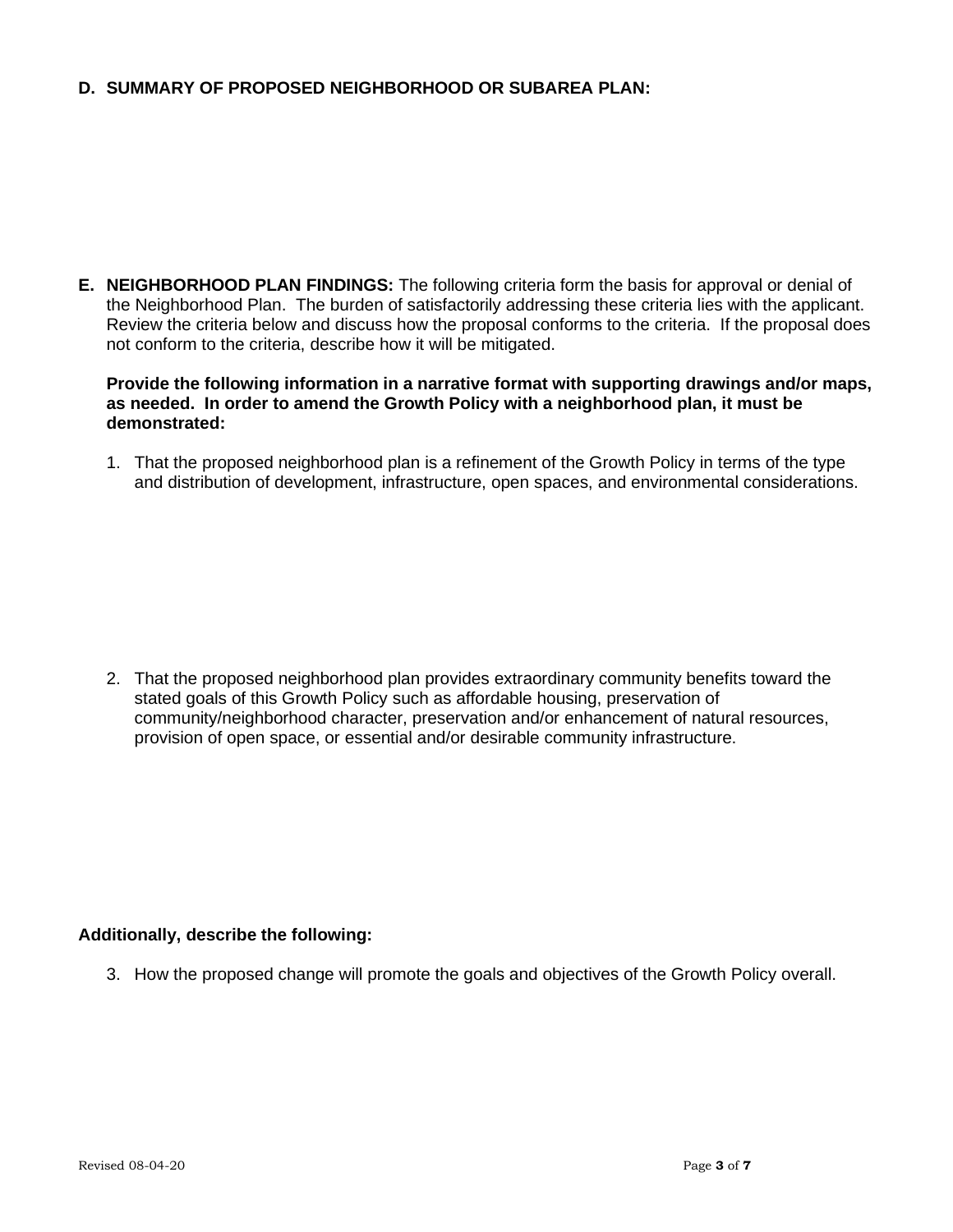4. How the proposed change is compatible with the existing neighborhood.

5. Demonstrate the appropriateness of the proposed amendment location and a description of its proximity to other areas with a similar land use designation.

6. How the current Growth Policy or zoning are inadequate necessitating the need for the neighborhood plan.

**F. SUBAREA PLAN FINDINGS:** The following criteria form the basis for approval or denial of the Neighborhood Plan. The burden of satisfactorily addressing these criteria lies with the applicant. Review the criteria below and discuss how the proposal conforms to the criteria. If the proposal does not conform to the criteria, describe how it will be mitigated.

**Provide the following information in a narrative format with supporting drawings and/or maps, as needed. In order to amend the Growth Policy with a subarea plan, it must be demonstrated:**

1. The subarea plan must substantially further the goals and vision of the Growth Policy.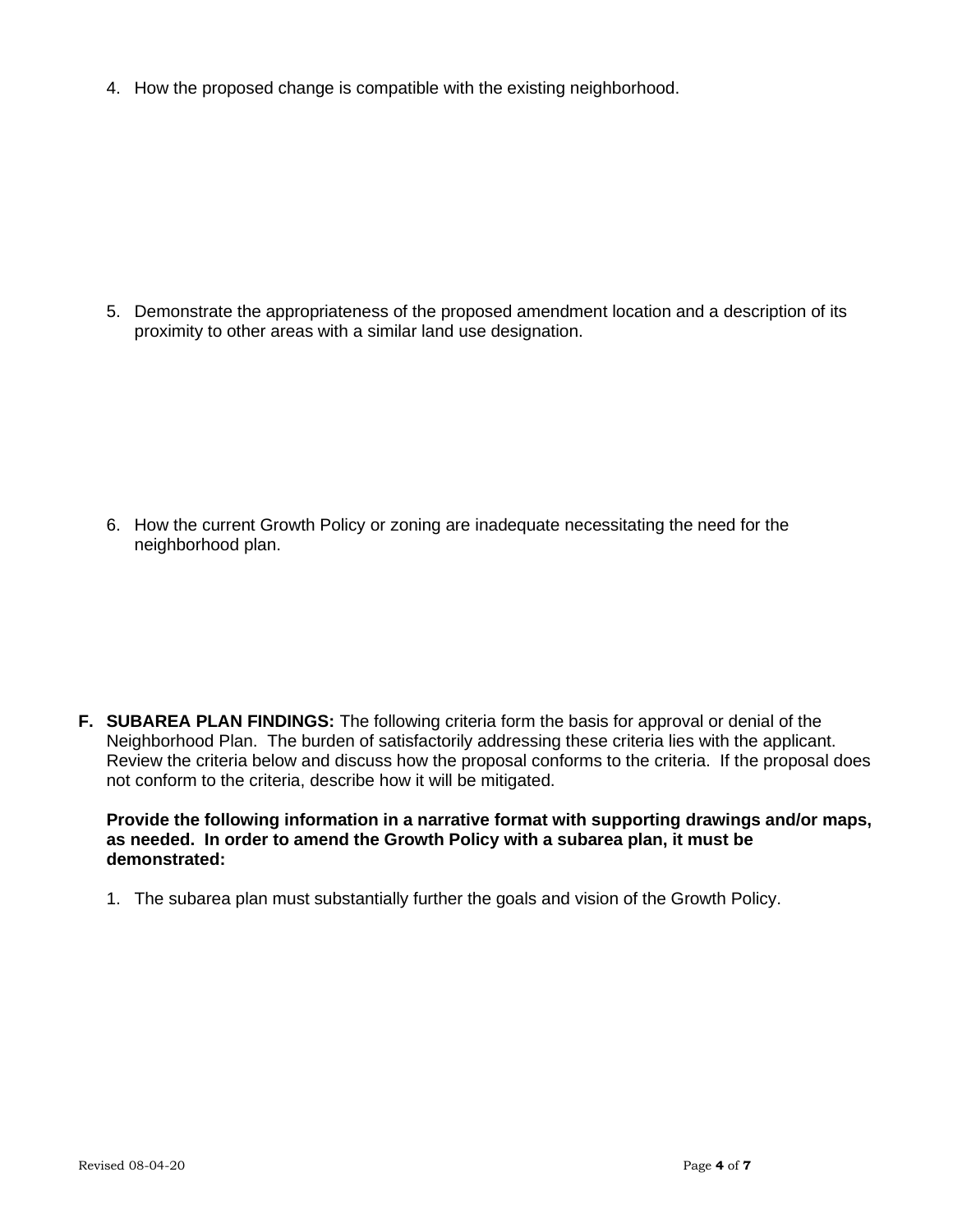2. The subarea plan must provide of substantial community benefits such as affordable housing, open space, protection of air and water quality, protection and/or enhancement of critical areas, provide for essential public facilities including parks, pedestrian/bikeways, streets, and school sites as needed and as applicable to each individual subarea plan.

3. All on and off site improvements must be provided for, including but not limited to streets, utilities, drainage, and bike/pedestrian facilities.

4. Any and all environmental constraints and natural hazards on site shall be avoided or effectively mitigated.

5. Any and all adverse impacts upon existing neighborhoods shall be avoided or effectively mitigated. These shall include but may not be limited to traffic, noise, and overburdening of public facilities and services.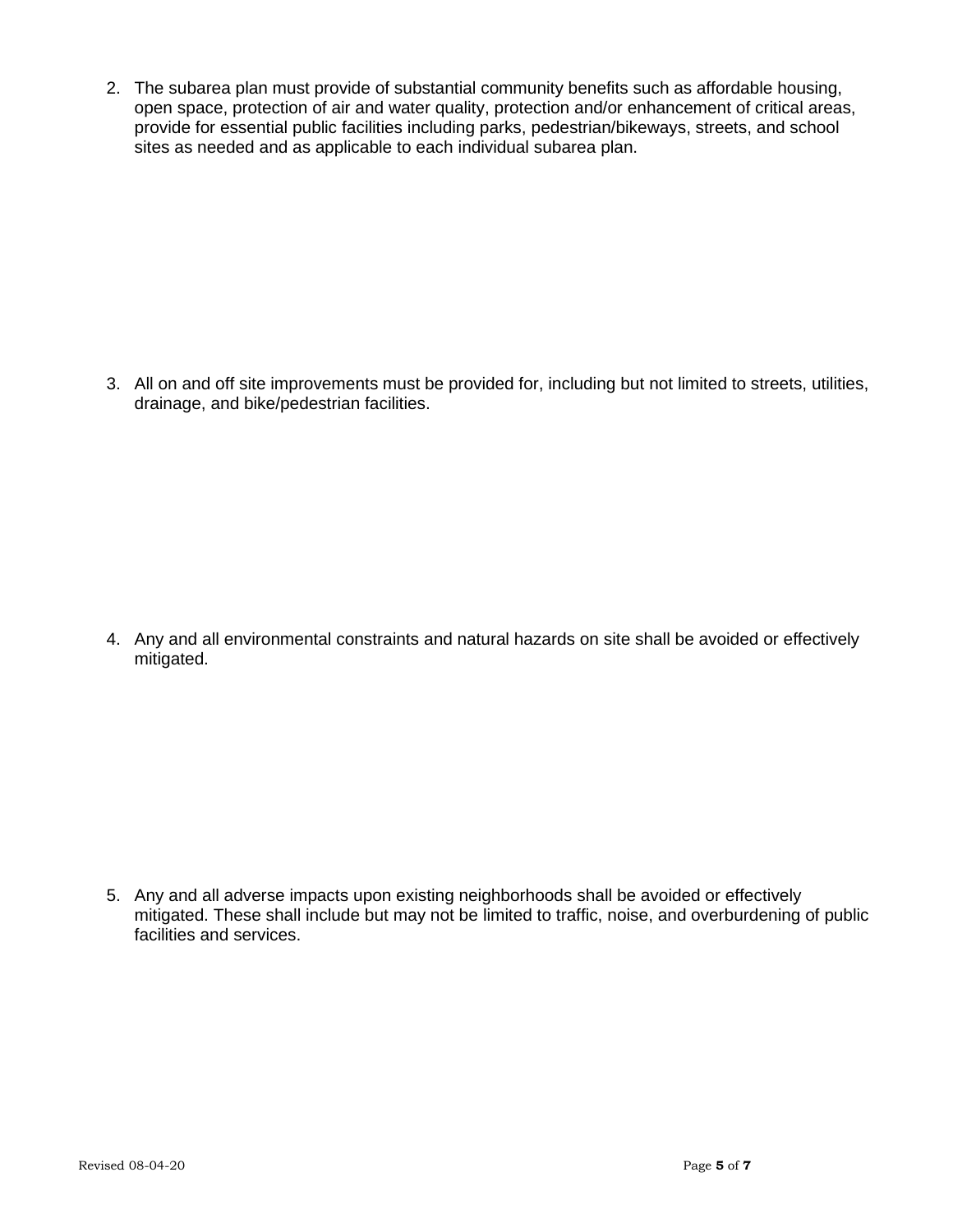### **Additionally, describe the following:**

6. How the proposed change will promote the goals and objectives of the Growth Policy overall.

7. How the proposed change is compatible with the existing neighborhood.

8. Demonstrate the appropriateness of the proposed amendment location and a description of its proximity to other areas with a similar land use designation.